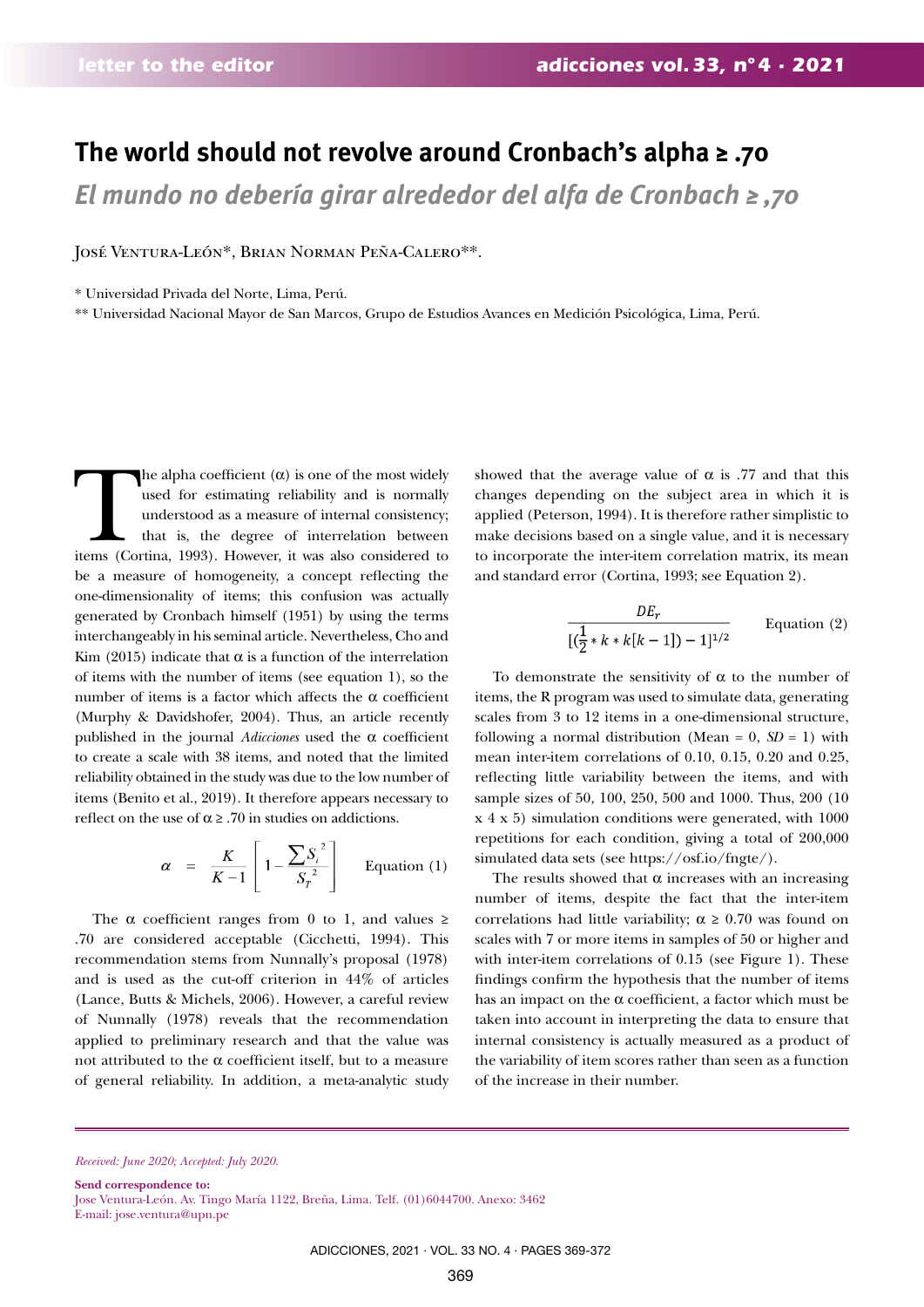

*Figure 1.* Percentage of cases with α coefficients ≥ .70 with different numbers of items, sample sizes and inter-item correlations.

Thus,  $\alpha$  should be interpreted as the amount of common variability that can be attributed to the factor depending on the number of scale items. An  $\alpha$  of .79 would therefore indicate that 79% of the variability of the items is due to the consistency (or coherence) of the responses of a group of people, in a measurement instrument comprising a certain number of items.

These results serve as an invitation to researchers to explore other ways of estimating reliability, such as the omega coefficient by means of factor models from classical test theory, or the information function from item response theory (Ventura-León, 2019), which can all be calculated with free access programs such as R, Factor, Jamovi and/or JASP. Furthermore, in conditions of non-tau-equivalence, multidimensionality, or the presence of correlated errors, reliability estimates of  $\alpha$  are problematic (Raykov & Marcoulides, 2019), and since the  $\alpha$  preconditions are difficult to find in real situations, this coefficient is falling out of use as an indicator of reliability (Peters, 2014). However, this does not indicate that the  $\alpha$ is malfunctioning.

In conclusion, it does not appear to make sense to use a continuous measurement ranging from 0 to 1 as the product of  $\alpha$  if in the end the interpretation is dichotomized as "Not Acceptable" or "Acceptable" on being below or above a value such as .70. Instead, indicating that a test has reliable scores requires reporting the inter-item correlation matrix,

its mean, its standard deviation, the number of items, and previous or meta-analytical studies to account for the research context (Peterson, 1994) because relying solely on a value without the dataset is like looking at the tree without seeing the forest.

## **References**

- Benito, A., Calvo, G., Real-López, M., Gallego, M. J., Francés, S., Turbi, Á. & Haro, G. (2019). Creación y estudio de las propiedades psicométricas del cuestionario de socialización parental TXP. *Adicciones*, *31*, 117-135. doi:10.20882/adicciones.983.
- Cho, E. & Kim, S. (2015). Cronbach's coefficient alpha. *Organizational Research Methods*, *18*, 207-230. doi:10.1177/1094428114555994.
- Cicchetti, D. V. (1994). Guidelines, criteria, and rules of thumb for evaluating normed and standardized assessment instruments in psychology. *Psychological Assessment*, *6*, 284-290. doi:10.1037/1040-3590.6.4.284.
- Cortina, J. M. (1993). What is coefficient alpha? An examination of theory and applications. *Journal of Applied Psychology*, *78*, 98-104. doi:10.1037/0021-9010.78.1.98.
- Cronbach, L. J. (1951). Coefficient alpha and the internal structure of tests. *Psychometrika*, *16*, 297-334. doi:10.1007/ BF02310555.